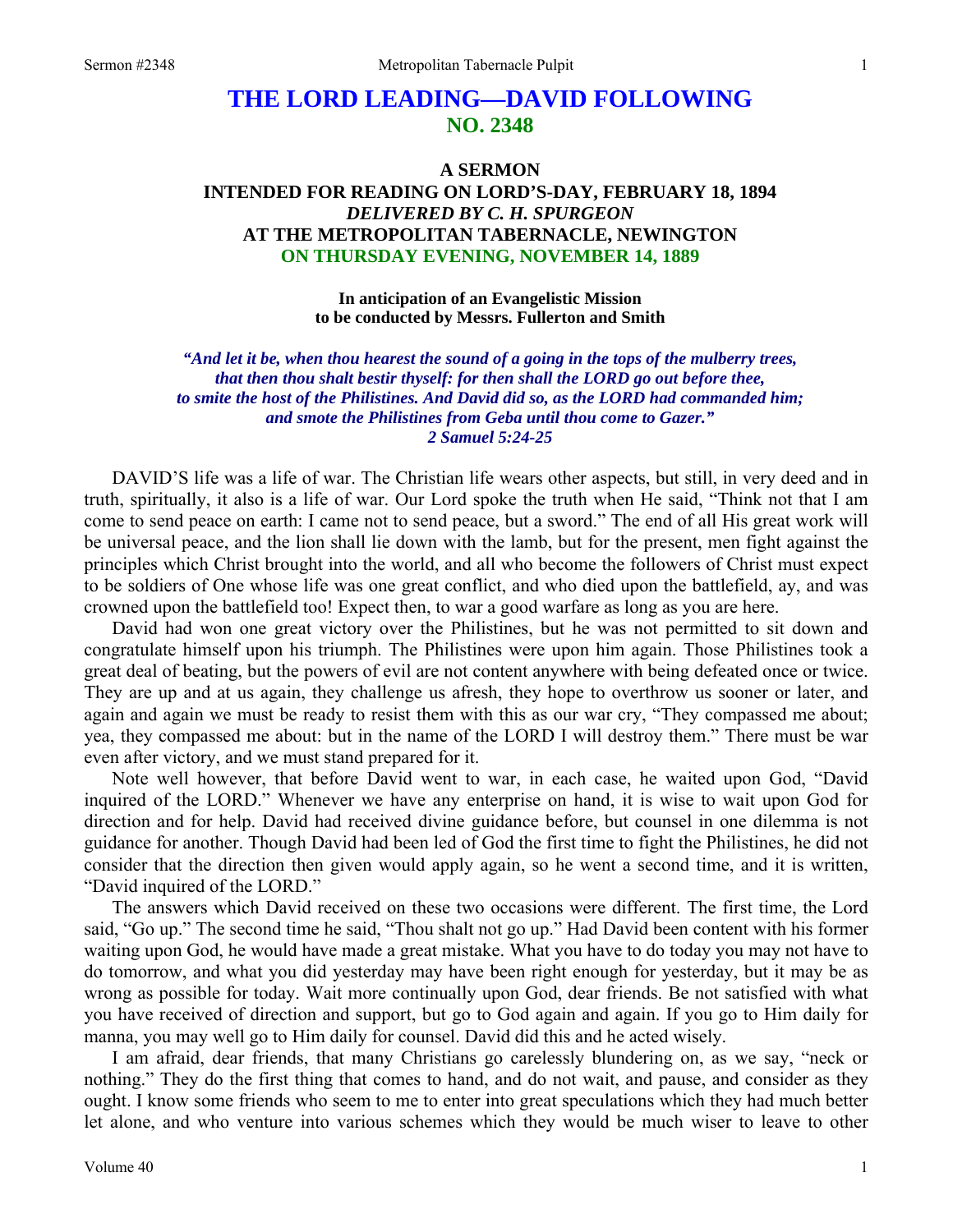people. If they would only wait upon God, they would find themselves restrained from many things which now they attempt, and impelled to other things which now they neglect. The old proverb says that "kneeling does not spoil silk stockings." I am not so sure about that. The silk stockings do not matter, but we may say that kneeling does not hurt a man's knees. Kneeling makes him strong in the foot, brave in the heart, and often clear in the brain.

If a man will only wait upon God, it will help his own mind to form a correct judgment, and besides that, the Lord will give him guidance of which he never dreamed. He may have a token which shall be to him the very "clue of the maze." He may get a word from God which will make him wiser than the ancients, and it shall be as though the Urim and the Thummim still spoke out of the sanctuary to guide the saints of the Most High.

Tonight I shall speak about David's experience, as recorded in this remarkable verse, in the following way. Here is first, *a prime necessity promised.* God promises that He will be with David, nay, that He will go before him in this holy war, "Then shall the LORD go out before thee, to smite the host of the Philistines."

But secondly, here is *a consequent action commanded,* "Then thou shalt bestir thyself: for then shall the LORD go out before thee." Thirdly, here is *a hopeful sign afforded,* "When thou hearest the sound of a going (or marching) in the tops of the mulberry trees, then thou shalt bestir thyself." And lastly, but very briefly, there is *a sure result following,* "And David did so, as the LORD had commanded him; and smote the Philistines from Geba until thou come to Gazer."

**I.** Well now, to begin with, here is A PRIME NECESSITY PROMISED, "Then shall the LORD go out before thee."

This was a necessity to David, for he had long ago learned that all his dependence must be upon God. It is also a necessity to us, for if we are to have a single soul converted, it must be the work of God, ay, and if a single holy thought is begotten in this place or any other, and fires the heart of any saint, and leads to holy service, it must be the work of God's grace. Without Him we can do nothing and we shall be nothing. What we want just now especially is for the Lord to go before us in our contemplated mission. In what way?

Well first, *the Holy Spirit must go before us to prepare the minds of the people*. When our Lord came into the world, the world was prepared for His coming. There had been certain things done all over the globe, that made the time of His coming the best time at which He could come. But it has also been noticed by our missionaries, especially in the South Sea islands, that before they arrived there, certain changes had taken place, and certain movements in the minds of the people, that made the missionaries feel that they had come just in the nick of time. God had gone before them in providence and in grace, making ready a people prepared for the Word.

Now, I want you to pray the Lord to do so with all the congregations that shall be gathered in this place, and indeed, with all congregations. What can a preacher do if his hearers should come, and God have left them to themselves? He would have to plough an iron soil that would break his ploughshare and break his heart.

How different it is where God has been at work with the hearers! A child has been taken to heaven, the mother's heart is breaking with sorrow, and she is tender and ready to hear of Jesus and the heaven to which her babe has gone. Then a man has been ill, he had been a thoughtless, careless man, but in his sickness he has peered into eternity, and he is now thoughtful and prepared for the preacher's message. Often have I said to myself, as I have come along to this place, "I shall have a picked congregation." The Lord has an election of grace, and He has also an election of hearers.

You cannot tell, dear friends, how much the conversion of sinners is due to antecedent action on the part of God before the saving moment came. There is a fire, and you say that the fire was made when the match was struck and applied to the wood. Well, that is true, but long before that moment, he who split the wood and he who made the match had something to do with preparing for the fire, had they not? Where had been your fire if the wood had not been dried, and ready for the kindling, and deftly laid in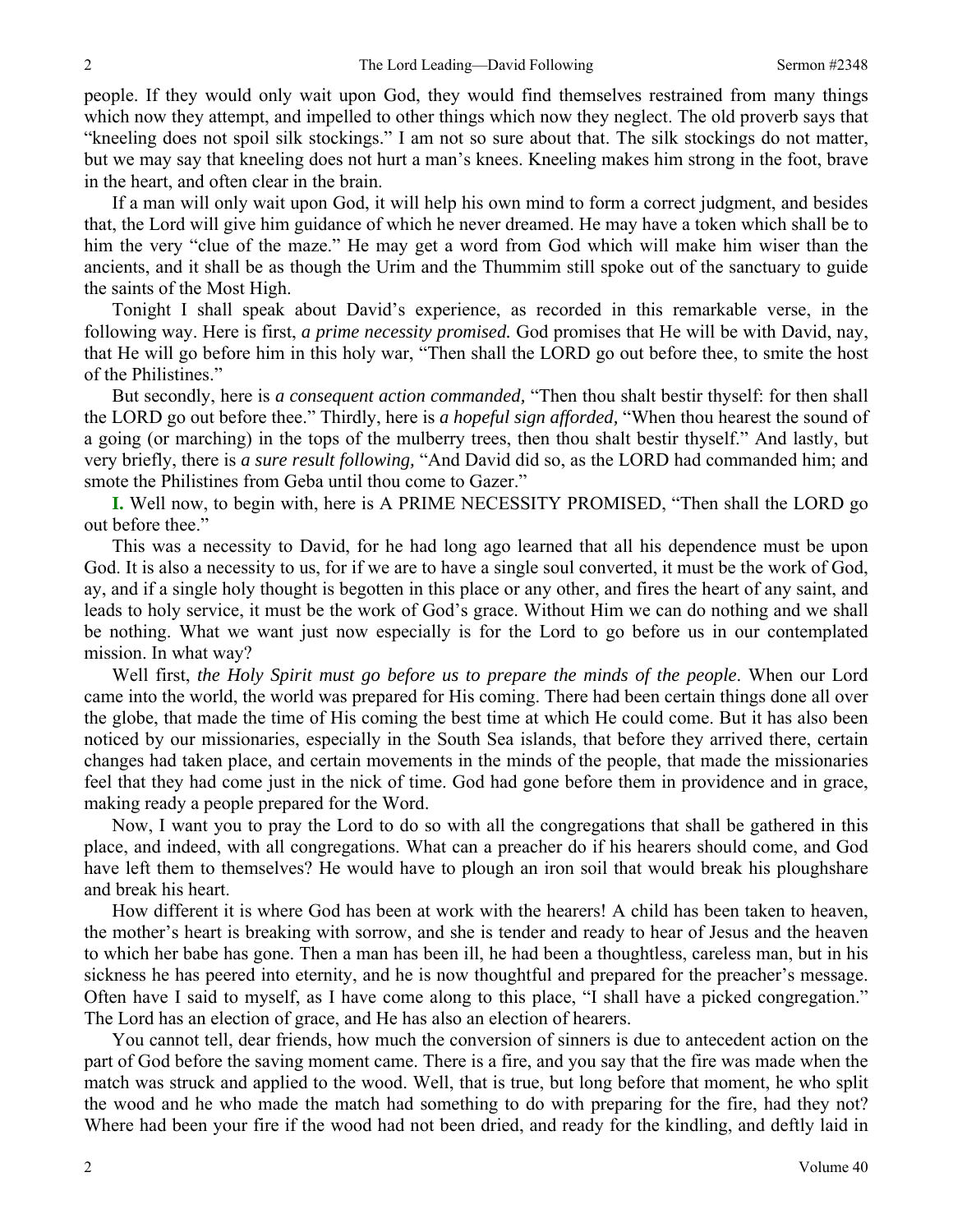its place? And where had been your light if it had not been for the phosphorus, and all else that was used to make the match?

So does the Lord prepare for the fire of holy service. God is at work, dear friends, in London as well as elsewhere. Sad is the poverty in this great Babylon, but oh, if men could all be rich and wicked, how would they ever be saved? Grievous is the disease that follows sin, but if men could sin and never smart for it, what evil we should see! God is at work in providence, and with tender touches here and there, He is making men thoughtful, constraining them to feel, in a word, making them ready before the time of the preaching comes.

And then *the Holy Spirit must go before us to prepare the preacher.* Preachers may think themselves thoroughly prepared for their work, but the smallest thing may put them out—some little disarrangement of their dress, something in the pulpit not quite right, or somebody dropping an umbrella in the aisle (as is so common here on Thursday nights), or some person in the congregation who does not seem in the least bit impressed. Oh, shame upon us that we, who have such a message to deliver, should be affected by such very little things! Yet preachers are so affected and often they cannot help it.

Even before the preacher enters his pulpit, he may get out of order for preaching. Poor man that he is, something may happen to him that may quite put him out of harmony with the truth he has to deliver. Pray God to make our brethren, Fullerton and Smith, preachers fit for their work, and the best preparation will be the Lord going before them.

May the prophet have his vision before he speaks! May the hand of the Lord press heavily upon him before he uplifts his hand to point men to the Lamb of God! May his lip be blistered with the live coal from off God's altar before he opens his mouth to speak words of flame in the name of the Lord!

Pray, brethren, pray! Pray much that the Lord may go before to prepare the hearers, but equally that He may go before to prepare the preachers!

I will suppose that the hearers are present, in doing so, I only anticipate a few days. I hope that this house will be very full. The speakers are also here and ready for their work, they have come forward attended by your prayers. Now is the moment when *we need the Spirit of God to go before us to deal with men*. A single word, spoken in the strength of God, will effect far more than ten thousand words uttered in the power of mere reasoning, or eloquence, or even earnestness.

When God goes before us, wonders are accomplished by sentences that seem very simple and trite, you have heard them many times before, but now you hear them in a very different way. They fell before like flakes of snow, but now they come like flashes of fire. They burn into your bosom, they set your heart on a blaze. What is the secret of this power? God is in it, God is working with it, He is proving His presence with His people.

It is a strange thing, but it is strangely true, that by the foolishness of preaching it pleases God to save them that believe, and while His power is never promised to go with the most gorgeous ceremonial, or with the most beautifully artistic effect, it is pledged to go with the simple declaration of the Gospel of Christ, and the preaching of His Holy Word. It is the Gospel of Christ that is "the power of God unto salvation to every one that believeth."

Though I have said this ten thousand times before, and you are always hearing it, and do not doubt it, yet for that very reason I say it again with all the emphasis with which I can say it—the prime necessity for every holy work is for God to go before, for the Lord to make bare His holy arm in the eyes of all the people, and if we have not that divine Leader, we have nothing at all that is of real service in holy work.

**II.** Secondly, there is in the text, A CONSEQUENT ACTION COMMANDED, "Then thou shalt bestir thyself: for then shall the LORD go out before thee."

God could do without us if He chose to do so, but *God is pleased not to do without us*. What a mercy it is that God deigns to use us! What a happiness for us! God might have gone forth with thunder and lightning against the Philistines and scattered them in a moment, but that was not His way of winning the victory. It was to be a fight between David and the Philistines, and therefore God went before him to be the source of David's strength.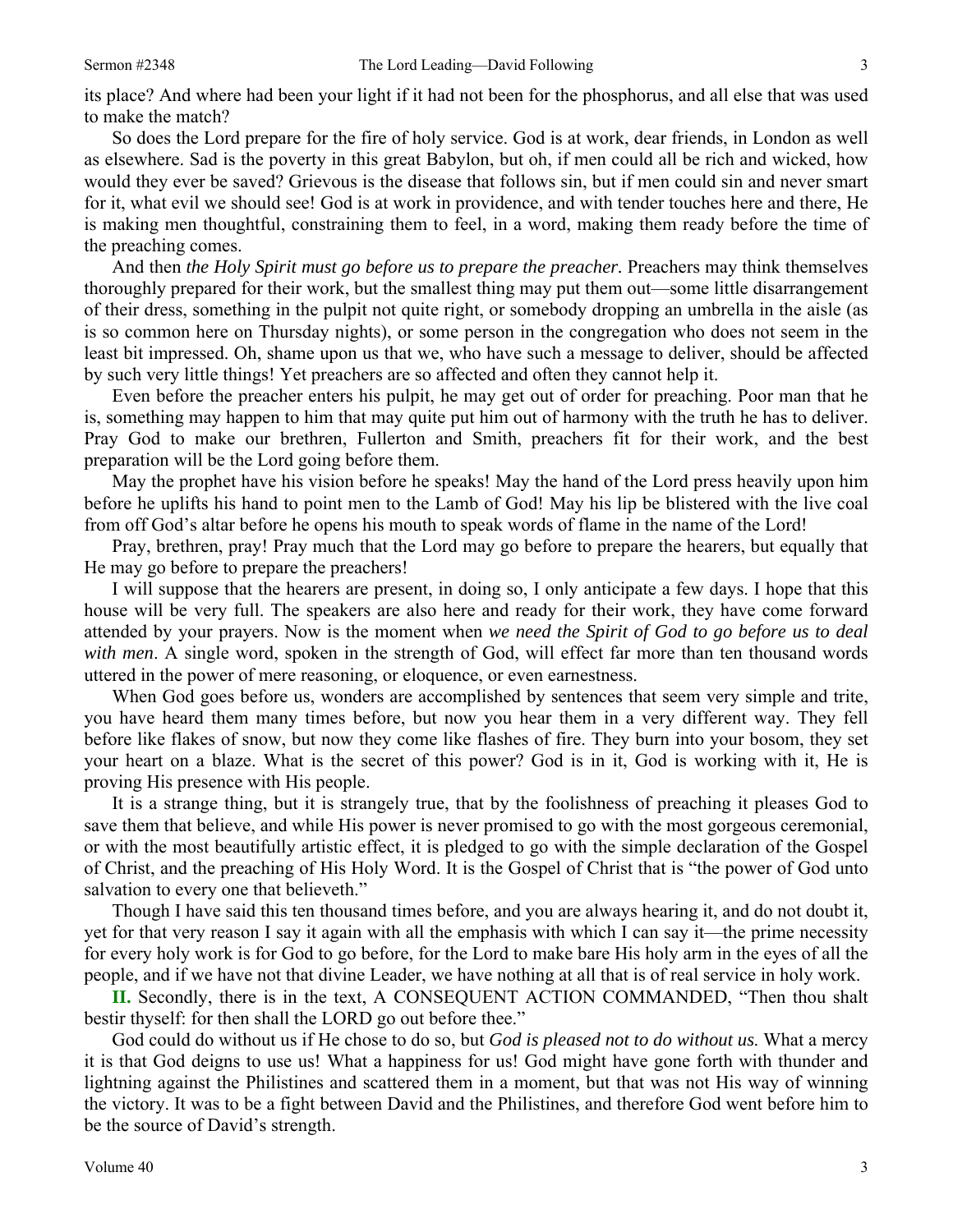But David must follow after. When will some of our brethren learn the fact that *God's working is not a reason for our sitting still?* It is not written, "The LORD will go before thee, and then thou shalt rest," or "The LORD shall go before thee, and then thou shalt sit still, and be grateful." No, no! "Then thou shalt bestir thyself." Now, David, if you ever did move quickly, bestir yourself now that God has gone before you. If you ever did use a sword with all your heart, and soul, and strength, do it now." "Then thou shalt bestir yourself." "Look sharp." That would be a very good translation indeed.

"Then thou shalt be all awake, and all alive, then thou shalt rush upon the Philistines and destroy them. God has gone before thee, wilt thou not follow?" What a mercy, what a privilege, what a boon, God confers on His people, that though He could do very well without them, He does not please to do so, but where He goes as the Leader, He bids them at once heartily and earnestly follow Him!

Now, the doctrine that "Salvation is of the LORD"—that glorious doctrine which I believe with all my heart, and which I desire to preach all my days—the doctrine that salvation is of God and God alone, from first to last, in every point of the compass, was never intended to be a soporific, and to discourage the action of man. *The fact that God goes before us does not encourage us in sloth.* Yet some talk as if it did.

Take the doctrine of election for instance. "God has a chosen people, therefore I need not preach to them." No, no, sir, God has a chosen people, therefore I *do* preach to them. It would not be of any use for me to preach if He had not ordained any unto eternal life, but as He has a people who shall assuredly be saved, I will thrust the Gospel magnet in among the mass, and those people whom the Lord has chosen shall be attracted by it.

The Lord Jesus Christ will not die in vain. Precisely so, therefore, I need not preach Him, I suppose? But the very reason why I do preach Him is because He did not die in vain. The death of Christ that does not effect its purpose, is not worth preaching, but the death of Christ that is effectual for the end for which it was designed, is worth preaching, and more and more do we rejoice to preach it.

The grand doctrines of the Gospel are not doctrines that lead men to slumber. There are some who pervert them, as they do the other Scriptures, and it will be so throughout all time, for men will turn the holiest things into reasons for sloth and sin, we cannot help that, but there is nothing in the truths themselves that should produce such effects.

Our forefathers of the olden time, who went everywhere preaching the Word, the Calvinists of France who, in the desert and wherever they went, hazarded their lives unto the death, the Huguenots, who could bravely do and dare and die for Christ, were, to a man, believers in these principles which are supposed by some to send men to sleep. The most energetic Christianity that ever was upon the face of the earth has been just this form of Christianity, and therefore it cannot possibly be that the doctrine rightly used will encourage idleness or sloth. How can it?

If you yourself were told tonight, "Proceed on such an errand, and your God will go with you," would that be a reason why you should not go? If you were bidden to fight a battle, and you were told, "God will be with you in the battle," would the fact that God would be with you and would win the victory, be a reason why you should not fight? You must be made of strange material if that were to be the result of the promise of victory and the assurance of the divine presence. Nothing makes man labor so energetically as the expectation of success, and the certainty of succeeding, because God is with them, nerves their arm, and makes them do what otherwise would be impossible.

No, dear friends, we are not among these who say, "God will have His own, and therefore I shall not pray or do anything." Listen, friend, if that is your language, God *will* have His own, but He will never have *you,* for you are clearly not one of them. God's own never talk in such a style as that, God's own have a very different kind of voice. You are not of His sheep, for you do not follow Him. The Christ—to what did He go? To slumber and idleness? No, but to incessant service.

> *"Cold mountains, and the midnight air Witnessed the fervor of His prayer."*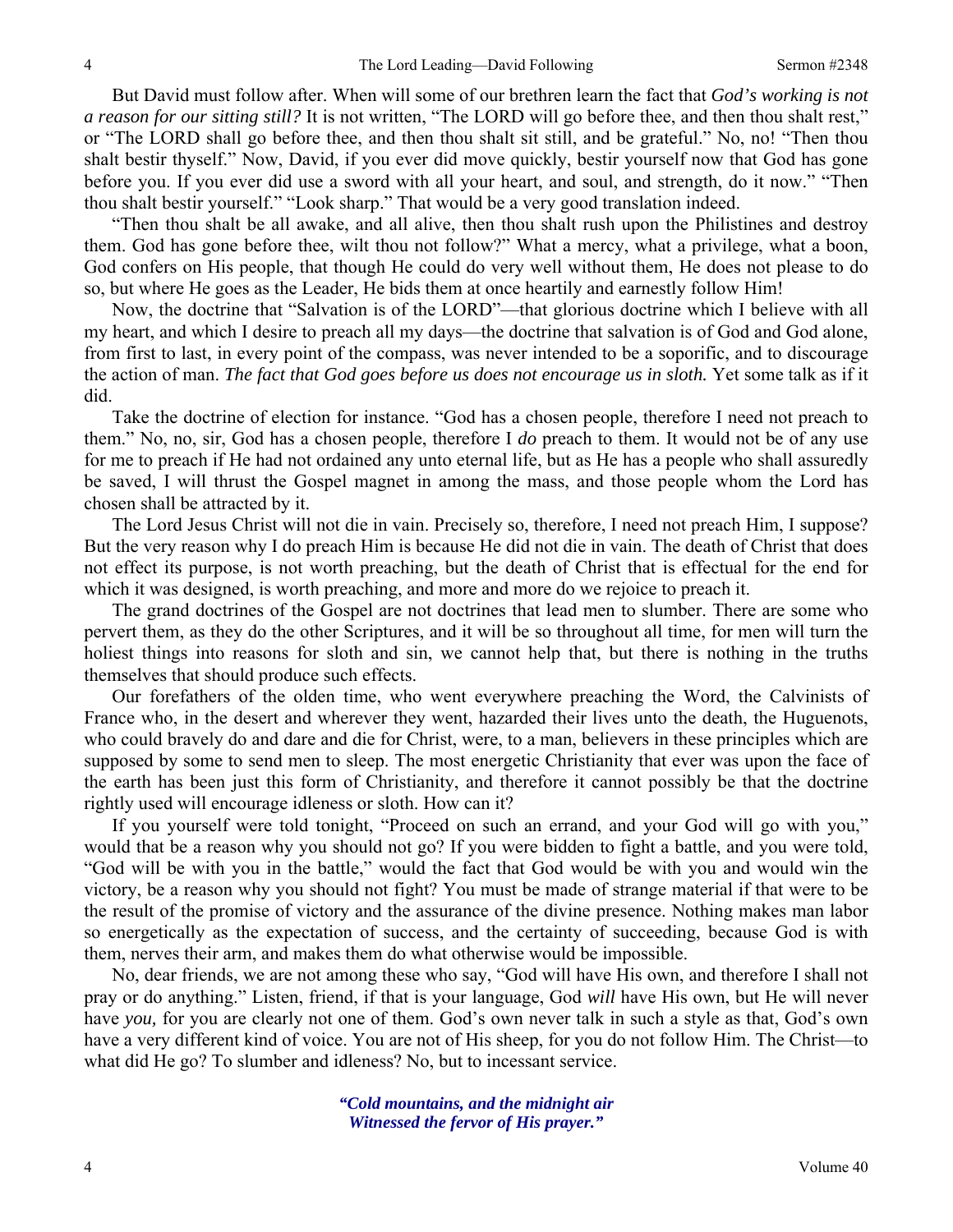He knew that the Lord would give Him the heathen for His inheritance, and the uttermost parts of the earth for His possession, and therefore He prayed for all who had been given to Him by His Father. His life was a consecrated one, spent in burning zeal and constant devotion to His great Father's cause, and if you are one of the Lord's own, it will be your mission to follow the Christ in this, and as He was, so will you be in this world.

Come, brothers, God is going to bless you. Do you draw back because of that fact? If so, surely there are two more lunatics than those in Bethlehem Hospital. No, no, because God is going to be with you, therefore every man says, "I will follow where God leads. I will take my share in this grand fight, since the Lord Himself does lead the van."

**III.** Well now, thirdly, in our text there is A HOPEFUL SIGN AFFORDED, "When thou hearest the sound of a going in the tops of the mulberry trees, then thou shalt bestir thyself."

Whether these were mulberry trees or balsams, I do not know, it is very difficult to discover what trees they were. It does not matter much, but David was to get round to the back of the Philistines instead of attacking them in front, and he was to lie quietly in ambush till he heard a rustling in the tops of the trees when there was no wind, as though they were trodden by the feet of angels, and God's host was hurrying to the fray.

Perhaps this sign, while it was intended to encourage David and his people, was meant to intimidate the Philistines. They would say, one to another, "What is that noise? What is that rustling? There is a sound of something traveling along the tops of yonder trees. There is not a breath of wind, but you can hear the leaves moving. Listen to the rustling, something strange is happening." The Philistines were most superstitious, and would be ready very speedily to take to their heels. However, whatever it was to them, to David it was to be the signal for attacking them. "Now, up and at them, with sword and spear, and bow and arrow. Smite the Philistines when you hear the sound of the mysterious marching in the tops of the mulberry trees."

Now, what are our signs that we ought to be up and doing for Christ? Well, we ought to be up and doing for Him without any signs. Every minute men are dying, every hour their souls are passing into eternity unsaved, every day Christ is pleading that He may be recompensed for His passion. Christians should always be smiting the Philistines of sin, but there are certain times that call us to unusual action. And what are they?

To me they are, first, *when we see earnestness among God's people.* When we hear them say, one to another, "Oh, I wish we had a great blessing!" When we hear them talk, as one did to me the other day, "God is with us, we do have souls converted, but we do not see the great work that we long for, the hundreds of thousands brought in, the whole nation struck to the heart by a sight of the power of God. Oh, that we could see better days, brighter days!"

I know many here whom I am now looking upon, and I remember what they have said to me of their own groaning before God for a greater display of His saving power. That is to me the sound of a going in the tops of the mulberry trees.

Again, it is a hopeful sign, *when God gives us useful preachers.* Oh, what a blessing a true Gospel minister is! A man whom God has made for Himself is one of the ascension gifts of Christ, and when you see, as you do in our two brethren, Fullerton and Smith, men who seem made by God on purpose for their work, suiting each other exactly, and during these many years God has made them to be like a great cloud scattering showers of blessing wherever they go, I think, when I see these good men and others being prepared by the Lord, my heart says, "That is the sound of a going in the tops of the mulberry trees. God is going to bless us."

There was no better proof of the Reformation having begun than when Luther began to speak out against the abominations of Rome, and Zwingli lifted up his voice, and Farel proclaimed the old faith, and Calvin came forth to declare the truth of God, and Beza and multitudes of others gave their testimony. These were the birds that sang because the sun was rising, and when God gives us useful preachers, they are among the signs that He is coming near us to bless the people.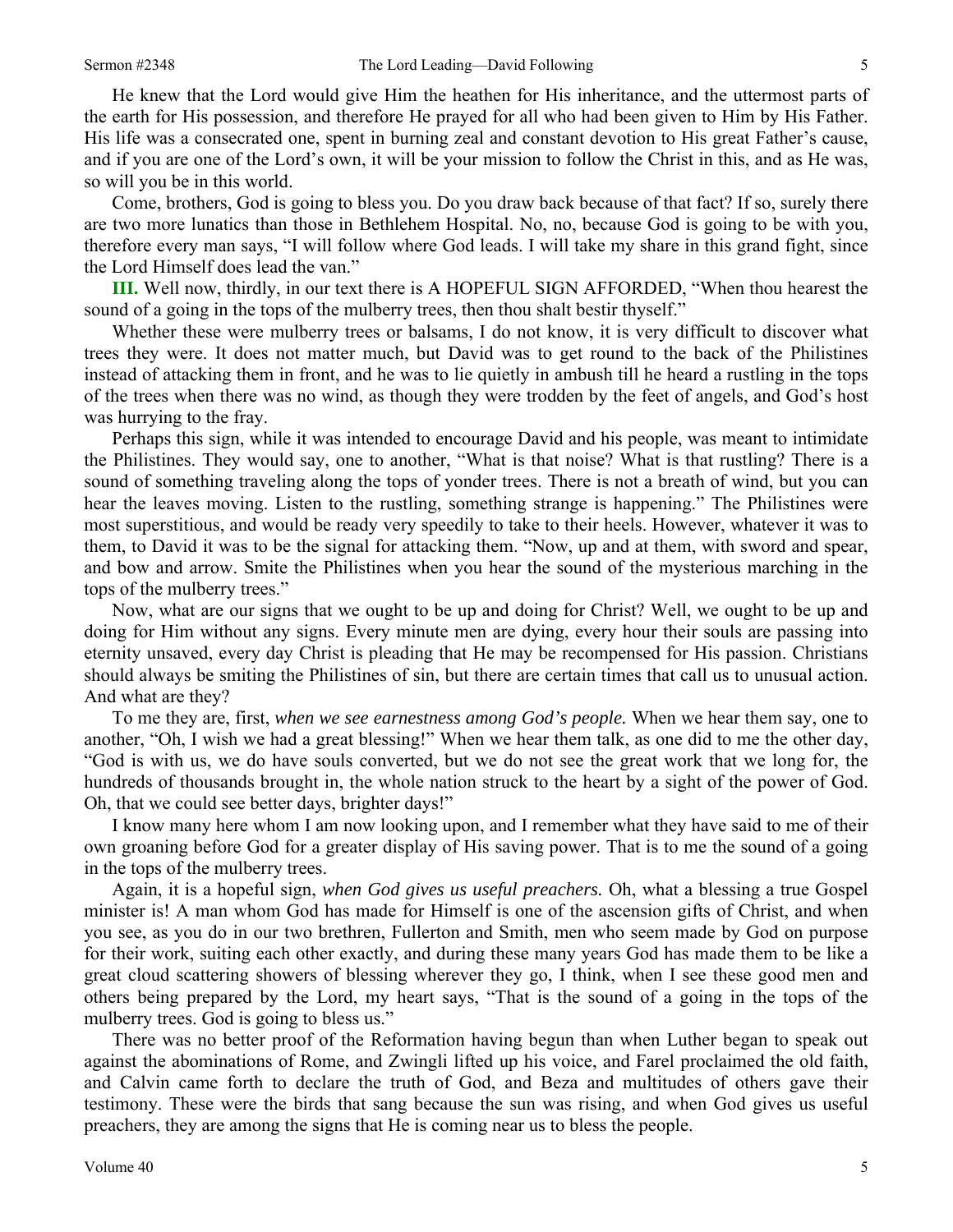Well, when the preachers are there, with a praying people at their back, then *when you see crowds come together to hear the Word,* do you not think that there is the sound of a going in the tops of the mulberry trees? Oh, what would some preachers do to get the people to hear them at all? Ah, what are they not doing, dear friends? As things now go, I should not wonder at all if we were to have, in some of our places of worship, a part of Mr. Barnum's show, in order to attract a congregation!

We have all kinds of fiddling, and tinkering, and I know not what, going on to get people to come and hear what is called the Gospel. "Oh," said one, "but he brought so many to the place!" Yes, if they had had a clown out of the theater, he would, no doubt, have brought still more. If that is all that you want—simply to gather together a crowd—it is not so very difficult if you are not squeamish about the means you employ.

But oh! when God sends the people to hear the Gospel and nothing else, and they come and listen to what a man has to say to them about heaven and hell, life and death, the cross of Christ and the way of salvation, that is the sound of a going in the tops of the mulberry trees.

And beloved, we may say the same *as soon as there is interest felt in the Lord's work,* as soon as people begin to talk about it and say, one to another, "What did you hear there?" or "What did the preacher say about the way of salvation?" Better still, when some begin to be impressed, when you find, in the after-meeting, some in tears who do not know much about the Gospel yet, but who want to know, and when, here and there, you see signs of deep repentance for sin, and a humble trembling, about which perhaps you hardly dare say much, but you rejoice that it is there—all these are tokens for good.

What a comfort it is to see, in boys and girls, even in little children, some desire towards God! This is the going in the tops, the green shoots of the trees, this is the treading of angel's footsteps where one would think footsteps could never be. This is what we want, and as we have seen a good deal of it of late, we are looking for more of it.

And whenever you Christian people begin to see that there is some impression made upon the person sitting with you in the pew, edge up to that individual and begin to speak to him quietly but earnestly about his soul. Do not let anybody go away from the services without having a personal application of the truth made to them.

Here I stand in the pulpit and fire my guns, yet the shot may hit nobody, but if each one of you would carry his own private pocket pistol, and just apply it to the ear of every hearer before he goes away, there would be a good deal more execution done. There is many a man who is not startled by the firing of the Woolwich Infant, one of the biggest guns in the world, but he would be very much astonished if he had that kind of private, personal dealing with his own soul, here from you, man to man, and hand to hand. Try that plan during the special services, ask the Lord to enable you to summon up courage enough to do it.

And you, good sisters, who are too timid as yet to attempt that good work, break the ice once, and there will not be much difficulty after that. You will find it to be a happy thing to speak about Jesus to souls that come in your way. "When thou hearest the sound of a going, then thou shalt bestir yourself."

My aged brother, you have been attending here for many years and you are rather an old saint, but you are also rather an old sinner for never having spoken to other people about their souls. I want to urge even you to begin, you who know most and say least, you who actually have had a long experience of the things of God, but have pocketed it and kept it to yourself. Now I earnestly say to you, as God did to David, "When thou hearest the sound of a going in the tops of the mulberry trees, then thou shalt bestir thyself."

"That is right, Mr. Spurgeon," says one, "stir them up." I did not say "them." I said, and my text says, "Then *thou* shalt bestir *thyself."* Dear friends, it is all very well to say, "I like to see an earnest church." So do I, but it is better to have every member zealously seeking the souls of others, for that is the way to have an earnest church, and that is the way the blessing comes. David, you must bestir yourself, then the soldiers who are with you will catch the fire from their leader and they will bestir themselves.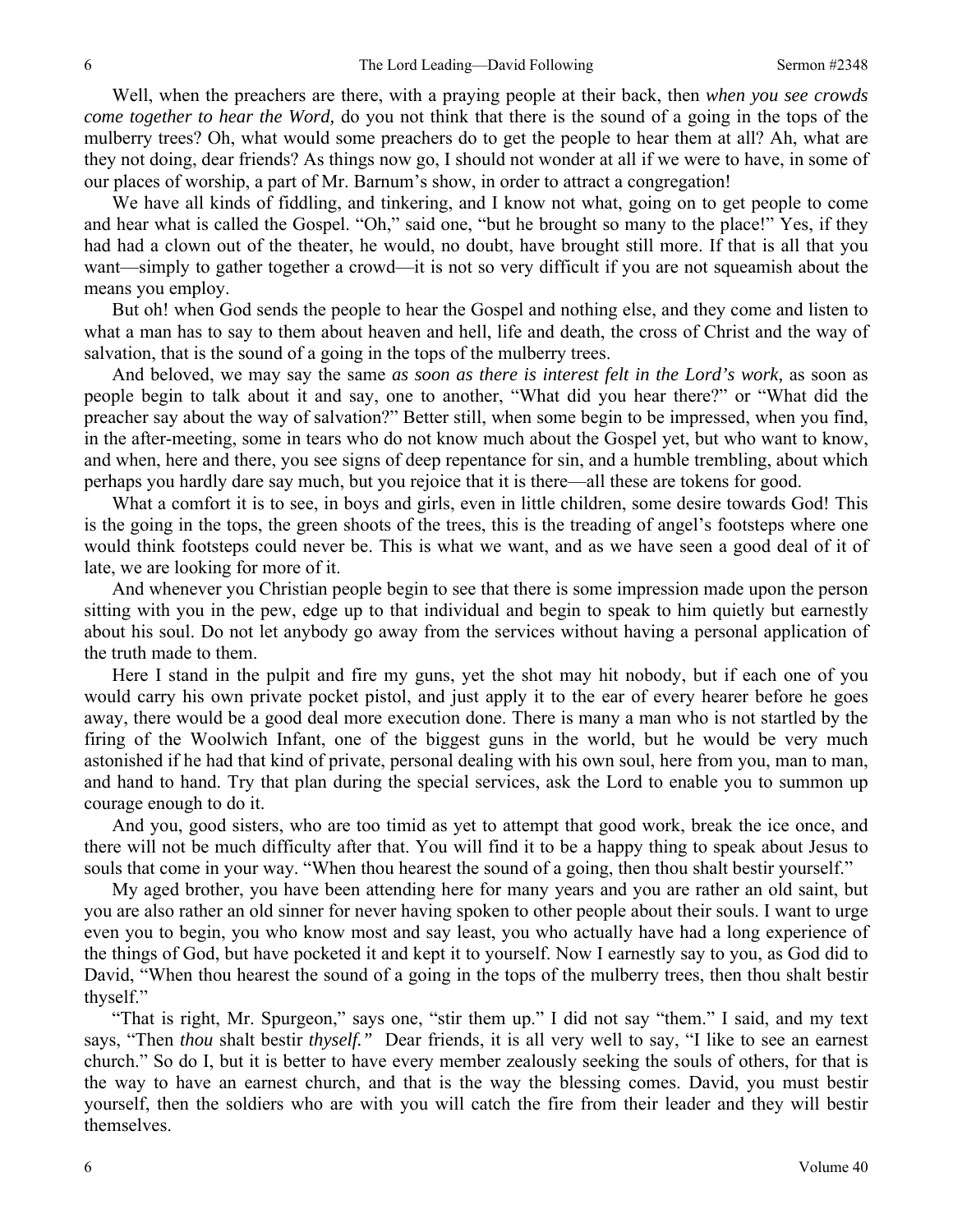**IV.** Now I finish by saying just a little, in the fourth place, about A SURE RESULT FOLLOWING, "And David did so, as the LORD had commanded him; and smote the Philistines from Geba until thou come to Gazer."

The result was all that David could have expected and more. *Obedient action secured it.* David simply "did so, as the LORD had commanded him," but he, "smote the Philistines from Geba till thou come to Gazer." They could not stand before him, he won an overwhelming victory, and you do not hear much more about the Philistines after this. That final stroke had crushed them down. So, beloved, may the Lord send us a great victory this next week if so it pleases Him! Cry to Him for it, pray for it believingly, and it must be granted to us.

"David did so, as the LORD had commanded him." I wonder of how many of my dear friends it may be said as of David, he "did so, as the LORD had commanded him." I know that it will be said of many, that you have thought about it. But David *did* so, not merely thought about it. He probably thought, but he also "did so." He came to the practical point. "I shall try and do a little something to help the mission," says someone, "I did give away one bill the other night." Yes, yes, that is all right, but "David did so," that is, he did bestir himself and he did bestir himself most when he saw the signs and tokens of the divine power being put forth. "David did so, as the LORD had commanded him."

If I habitually look after others, and speak individually to them about their souls, and if I bring the Gospel before them, either in a printed form or *viva voce,* if I keep on testifying of Christ to everybody who will give me a hearing, I shall have conversions as surely as I am a living man, it cannot be otherwise. If you continue looking to God to go before you, and follow after Him with that part of the work which He has put into your hands, and which is a great privilege to be engaged in, you shall not labor in vain, nor spend your strength for nought.

"Paul planted, Apollos watered; but God gave the increase." How many times I have heard that text mangled and destroyed by being misquoted, "Paul may plant, and Apollos may water, but except God give the increase, all the labour is in vain." There is no such text in the Bible, although the statement happens to be true for all that, the other truth, *which is in the Bible,* is Paul's declaration, "I have planted, Apollos watered; but God gave the increase." You, Paul, go on planting, you, Apollos, go on watering, and if God does not give the increase, let us know. What will we do when we hear it? Why, we will seek to learn the reason why, and we will go to His throne with tears and cries and say, "Lord, Thou hast changed the whole business. It used to be, 'Paul planted, Apollos watered; and God gave the increase,' but now Paul plants, and Apollos waters, and there is no increase. Lord, what hinders the blessing?" And we will keep on crying to Him, and never let Him go until He blesses us.

My dear hearers, you who are unconverted, if you feel any spiritual emotions in your hearts, if you feel any desires towards God, if you feel any softening, if you feel any quickening, then bestir yourselves, and if ever on brighter days than usual, you get just a little hope of salvation, then bestir yourselves.

Oh, I pray you, you who are seeking the Lord, when there is any encouragement given to you—and how often encouragement does come!—do not miss it. Take the tide at the flood. Come to Jesus just as you are. Trust Him, and find in Him eternal life. May his blessing be with you all for His dear name's sake! Amen.

# **EXPOSITION BY C. H. SPURGEON**

### *PSALM 144 AND 2 SAMUEL 5:17-25*

#### **Psalm Chapter 144.** *A Psalm of David.*

No doubt written after some great victory and also before another severe struggle. The Christian man seldom escapes from one difficulty without falling into another. Thanks be unto God, He that is with us in six troubles will not forsake us in the seventh!

**Verse 1.** *Blessed be the LORD my strength, which teacheth my hands to war, and my fingers to fight.*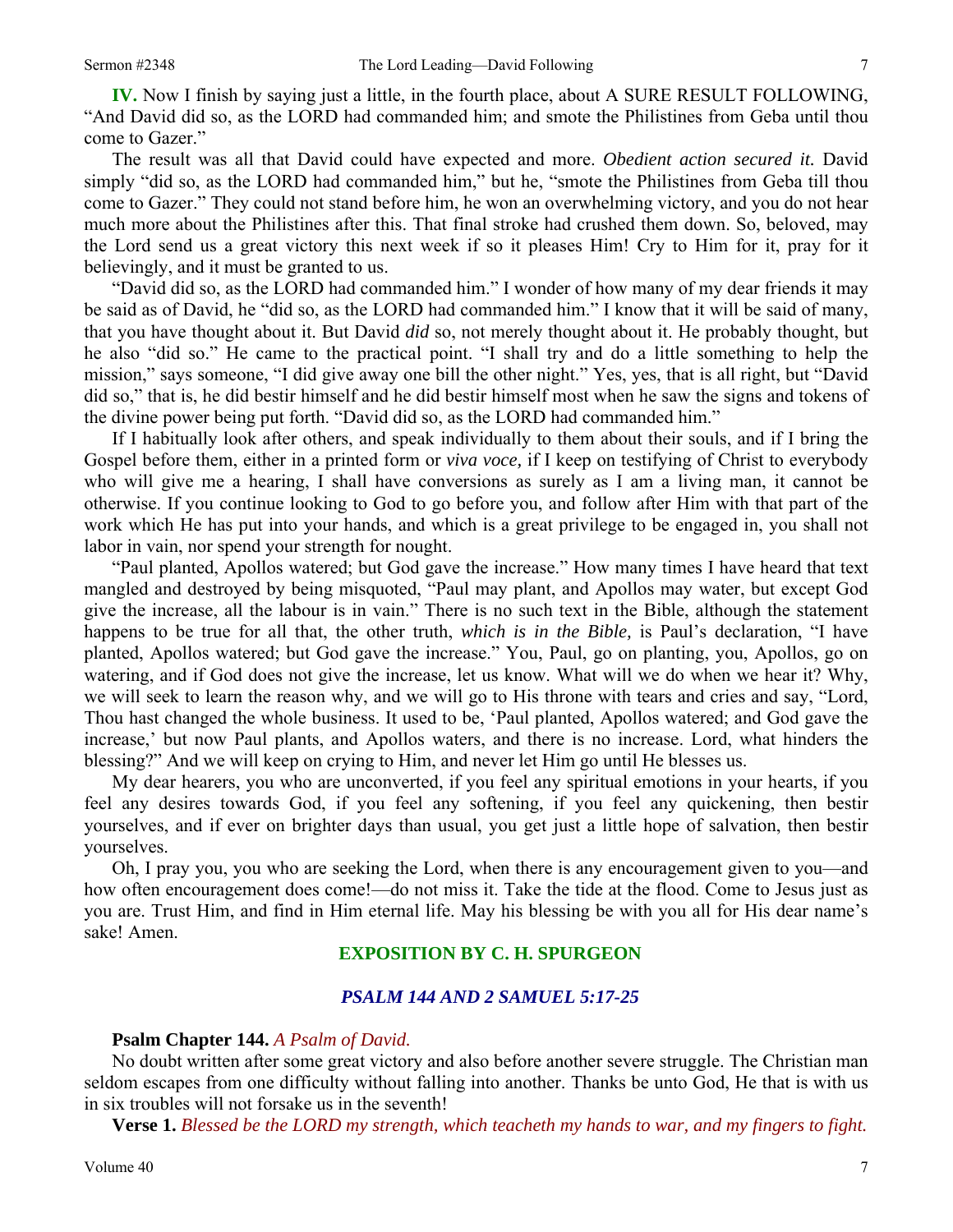David does not ascribe any honor to himself. Human strength is from within, from the nerves, and sinews, and muscles, but the believer's strength is from without, "Blessed is JEHOVAH my strength."

Now, if JEHOVAH be our strength, then nothing can be too difficult for us, for he whose strength is the omnipotence of God can do all things. "Which teacheth my hands to war," just as the young soldier was, as it were, bound apprentice to the old warrior, went out to learn the drill, and afterwards was taken by him into the battle, so does the Lord by providence and by experience train His people's hands to war, and their fingers to fight.

**2.** *My goodness, and my fortress; my high tower, and my deliverer; my shield, and he in whom I trust;* 

Here are six names, or rather, five titles of God, and then an inference from them, "He in whom I trust." Oh! I know, ye people of God, you can say of JEHOVAH, "He is the One in whom I trust." Rely upon anyone else, and your hopes are doomed to disappointment, as a bowing wall shall he be, and as a tottering fence. Happy is he that hath the God of Jacob for his refuge! Mind that ye stand to this, and never depart from it.

#### **2.** *Who subdueth my people under me.*

Probably this psalm was written after the crushing out of the great revolt under Absalom, and well might David ascribe to the divine hand his deliverance from that trial. It seemed as if the kingdom had gone from him, his ungrateful son had stolen the people's hearts, and yet God was pleased to give him back his kingdom, and to set him upon his throne yet more firmly than before, "Who subdueth my people under me."

Christian, say that it is God who subdues your troubles, God who conquers your sins, God who enlightens your darkness, God who does all things for you, give Him all the praise for every deliverance.

**3.** *LORD, what is man, that thou takest knowledge of him! or the son of man, that thou makest account of him!* 

Have you not often felt like this? You have said, "Lord, how could You have bestowed such favors upon me, so utterly unworthy, so insignificant, so unknown, so worthless?" "What is man, that thou takest knowledge of him?"

**4.** *Man is like to vanity: his days are as a shadow that passeth away.* 

You know that a shadow is nothing, it is rather the absence of something than anything in itself. Shadow is the absence of light, and what is man but as it were, the absence of light, the absence of anything that is substantial? He is but the fleeting shadow of some earthly object, which soon passes away.

Having thus magnified God for the past, and marveled at His lovingkindness, the psalmist now turns to prayer—

#### **5.** *Bow thy heavens, O LORD, and come down: touch the mountains, and they shall smoke.*

God did but set one foot upon Mount Sinai, and it became altogether on a smoke. "The hills melted like wax at the presence of the Lord." Well, believer, you have many mountains, but you can ask God to "touch the mountains, and they shall smoke." No matter what the mountains may be, high as the heavens your troubles may ascend, till they even seem to block up your pathway to the skies, yet one touch of the divine finger shall make them melt away like wax before the fire, and you shall march on triumphantly to your God.

**6-7.** *Cast forth lightning, and scatter them: shoot out thine arrows, and destroy them. Send thine hand from above; rid me, and deliver me out of great waters, from the hand of strange children.* 

Moses, you know, was called, "one drawn out of the water," so are all Gods people, they are drawn out of floods of tribulation. They are surrounded by those floods as though deserted, and left there to perish, but keen is the eye that watches over them, strong is the hand that preserves them, and sure is the arm that delivers them.

**8.** *Whose mouth speaketh vanity, and their right hand is a right hand of falsehood.*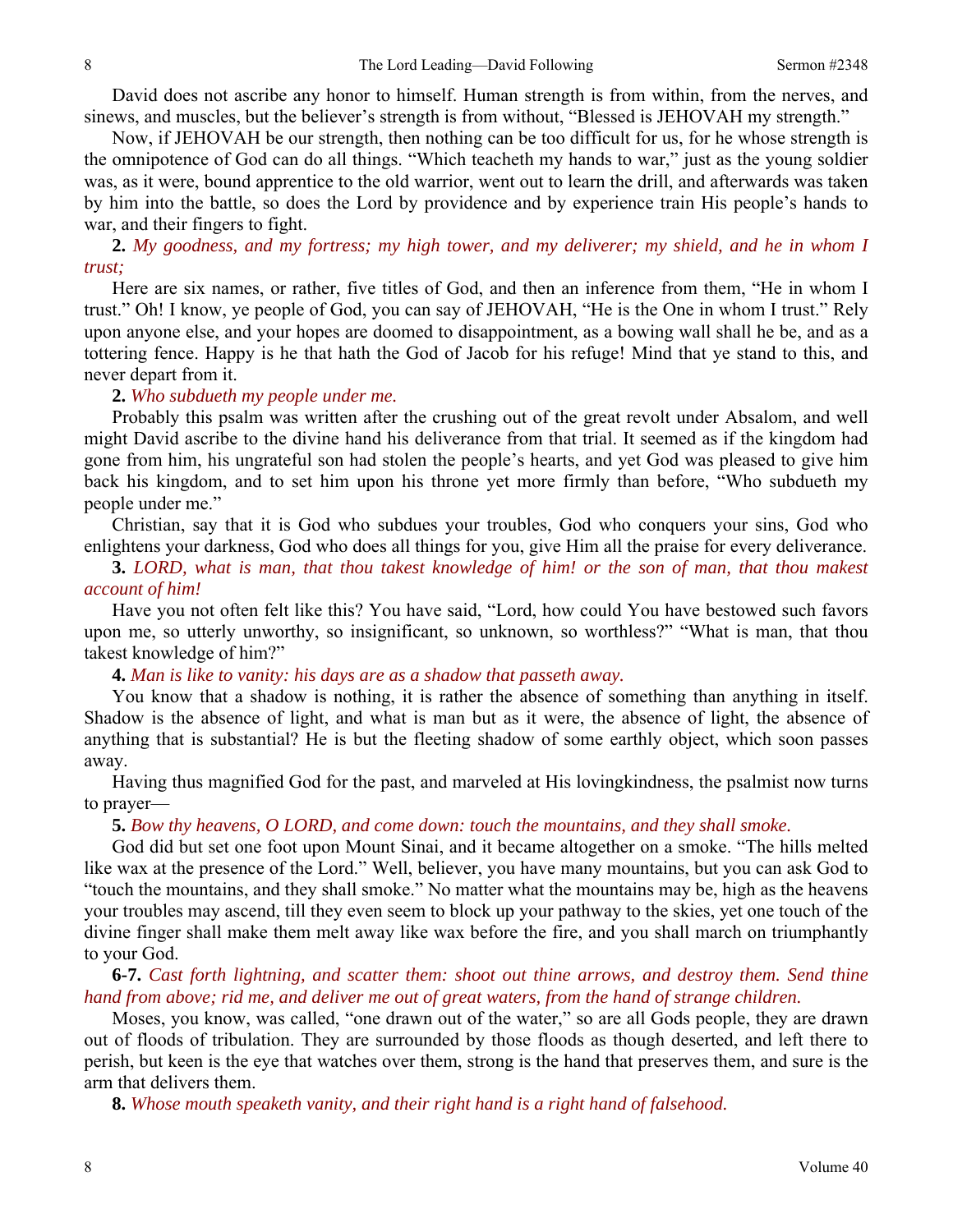They swear, but they perjure themselves, they lift up the right hand, but they lie all the while. Rid me, O God, from such men, for of all enemies, those that can lie are the worst, for you never know where you are with such people. Snakes in the grass are the most dangerous reptiles, and enemies who will do any evil thing in order to ruin you, and who will tell any lie in the world in order to injure you, are the hardest to overthrow.

**9-11.** *I will sing a new song unto thee, O God: upon a psaltery and an instrument of ten strings will I sing praises unto thee. It is he that giveth salvation unto kings: who delivereth David his servant from the hurtful sword. Rid me, and deliver me from the hand of strange children, whose mouth speaketh vanity, and their right hand is a right hand of falsehood:* 

You see, good men sometimes repeat their prayers, they present the same petition over again, and they thus follow the example of Christ, who prayed three times, "saying the same words."

**12.** *That our sons may be as plants grown up in their youth; that our daughters may be as corner stones, polished after the similitude of a palace:* 

Or rather, "of a temple." This should be the prayer of every parent, that his sons may be bringing forth fruit unto God, that his daughters may be fixed as polished stones in the church of God, to form a part of the great spiritual temple.

**13.** *That our garners may be full, affording all manner of store:* 

When this is the case, spiritually, when there is milk for babes, meat for strong men and not a little of each, but more than enough for all, then are we very happy.

**13.** *That our sheep may bring forth thousands and ten thousands in our streets:* 

Spiritual fertility is a blessed thing, when each Christian, each of the Lord's sheep, becomes prolific in increasing Christ's flock.

**14.** *That our oxen may be strong to labour;* 

That the ministers of God may be mighty, that Sabbath school teachers, and all earnest laborers, may have strength given to them.

**14.** *That there be no breaking in, nor going out;* 

That there are no wolves to destroy by breaking in, and that there are no sheep to suffer injury by going astray.

**14-15.** *That there be no complaining in our streets. Happy is that people, that is in such a case: yea, happy is that people, whose God is the LORD.* 

May this be our case! And if it is our case, then the Lord is our God even at this day.

Now let us read about two interesting incidents in David's warrior life.

**2 Samuel Chapter 5. Verse 17.** *But when the Philistines heard that they had anointed David king over Israel, all the Philistines came up to seek David;* 

To thrust him down and kill him if they could, and so put an end to his prosperous reign.

**17-20.** *And David heard of it, and went down to the hold. The Philistines also came and spread themselves in the valley of Rephaim. And David inquired of the LORD, saying, Shall I go up to the Philistines? Wilt thou deliver them into mine hand? And the LORD said unto David, Go up: for I will doubtless deliver the Philistines into thine hand. And David came to Baal-perazim, and David smote them there, and said, The LORD hath broken forth upon mine enemies before me, as the breach of waters.* 

As a flood breaks forth, and carries all before it.

**20-21.** *Therefore he called the name of that place Baal-perazim. And there they left their images, and David and his men burned them.* 

The Philistines brought their gods with them, in the hope of being thereby defended, but "David and his men burned them." That was the very best thing to do with them. What a pity they did not save them for aesthetic purposes! Thus do men with fine old works of art, like pictures of the Virgin Mary. No, no,